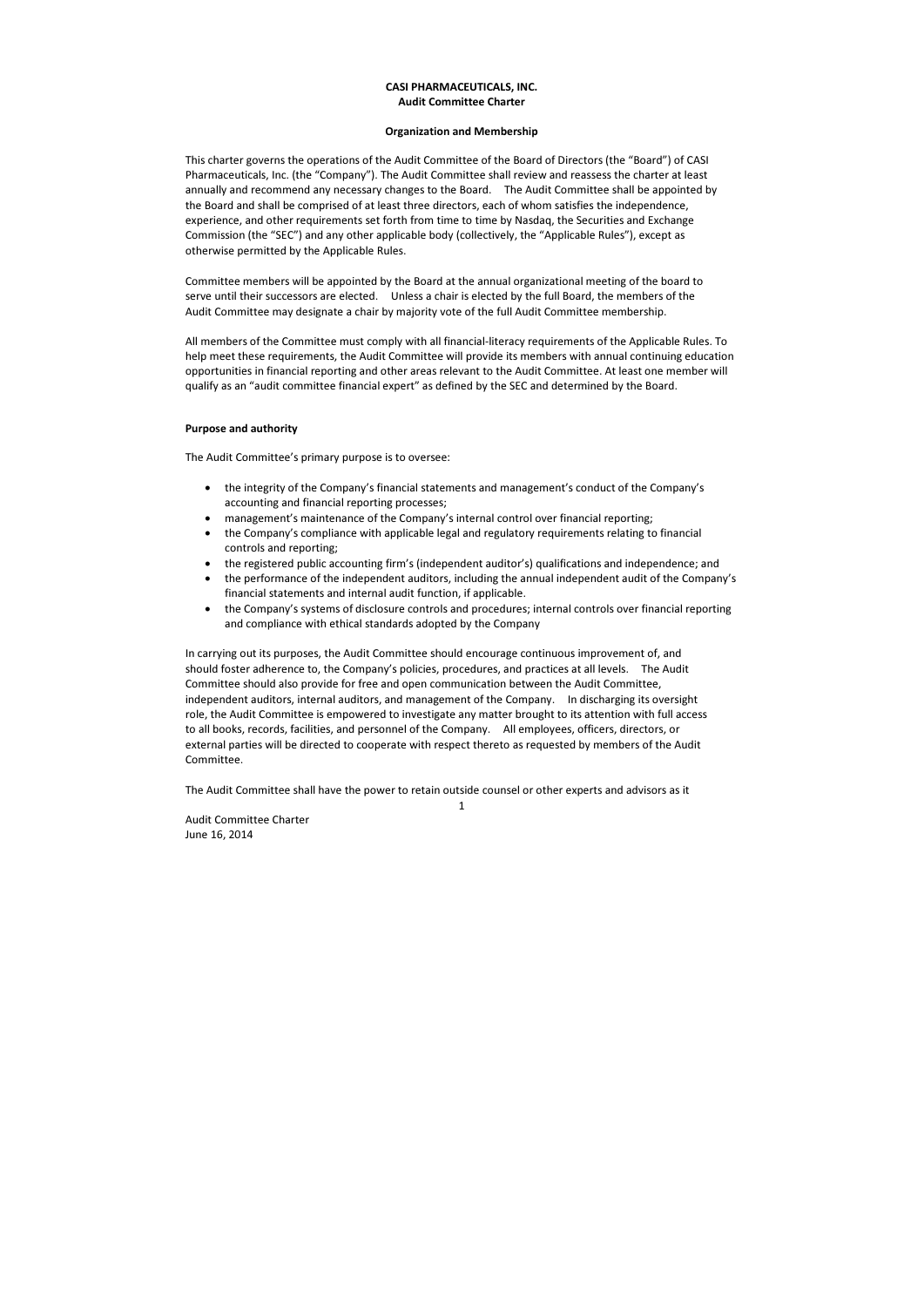Audit Committee Charter June 16, 2014

determines necessary to carry out its duties. The Company will provide appropriate funding to the Audit Committee to allow the Audit Committee to compensate the Company's independent auditors, to compensate any advisors retained by the Audit Committee and to pay for ordinary administrative expenses of the Audit Committee.

### Responsibilities and Processes

It is not the duty of the Audit Committee to plan or conduct audits or to determine whether the Company's financial statements are complete and accurate and have been prepared in accordance with generally accepted accounting principles. Management is responsible for preparing the Company's financial statements, and the independent auditors are responsible for auditing those financial statements.

The Audit Committee, in carrying out its responsibilities, believes its policies and procedures should remain flexible in order to best react to changing conditions and circumstances. The following shall be the principal responsibilities and recurring processes of the Audit Committee in carrying out its oversight responsibilities. The processes are set forth as a guide with the understanding that the Audit Committee may supplement them as appropriate.

In performing his or her duties and responsibilities, each member of the Audit Committee is entitled to rely in good faith upon the records of the Company and upon information, opinions, reports or statements presented by any of the Company's officers or employees, or other committees of the Board of Directors, or by any other person as to matters the member reasonably believes are within such other person's professional or expert competence and who has been selected with reasonable care by or on behalf of the Company.

The chair of the Audit Committee may represent the entire Audit Committee with respect to functions of the Audit Committee undertaken between meetings and any of the Audit Committee's functions may be delegated to a subcommittee comprised of one or more members of the Audit Committee.

#### Relationship with the Independent Auditors

- The Audit Committee shall have a clear understanding with management and the independent auditors that the independent auditors are directly and ultimately accountable to the Audit Committee in its capacity as a committee of the Board of Directors, as representatives of the Company's shareholders. The Audit Committee shall have sole authority and responsibility to appoint, compensate, oversee, evaluate and, where appropriate, replace the independent auditors. The Audit Committee shall discuss with the auditors their independence from management and the Company and the matters included in the written disclosures required by the Independence Standards Board and ensure the independence of the independent auditors.
- Each year the Audit Committee shall review and recommend for shareholder ratification the selection of the Company's independent auditors.
- The Audit Committee shall pre-approve all audit and permitted non-audit services provided by the independent auditors. The authority to grant preapprovals may be delegated to one or more designated members of the Audit Committee, whose decisions will be presented to the full Audit Committee at its next regularly scheduled meeting
- The Audit Committee shall discuss with the independent auditors the overall scope and plans for their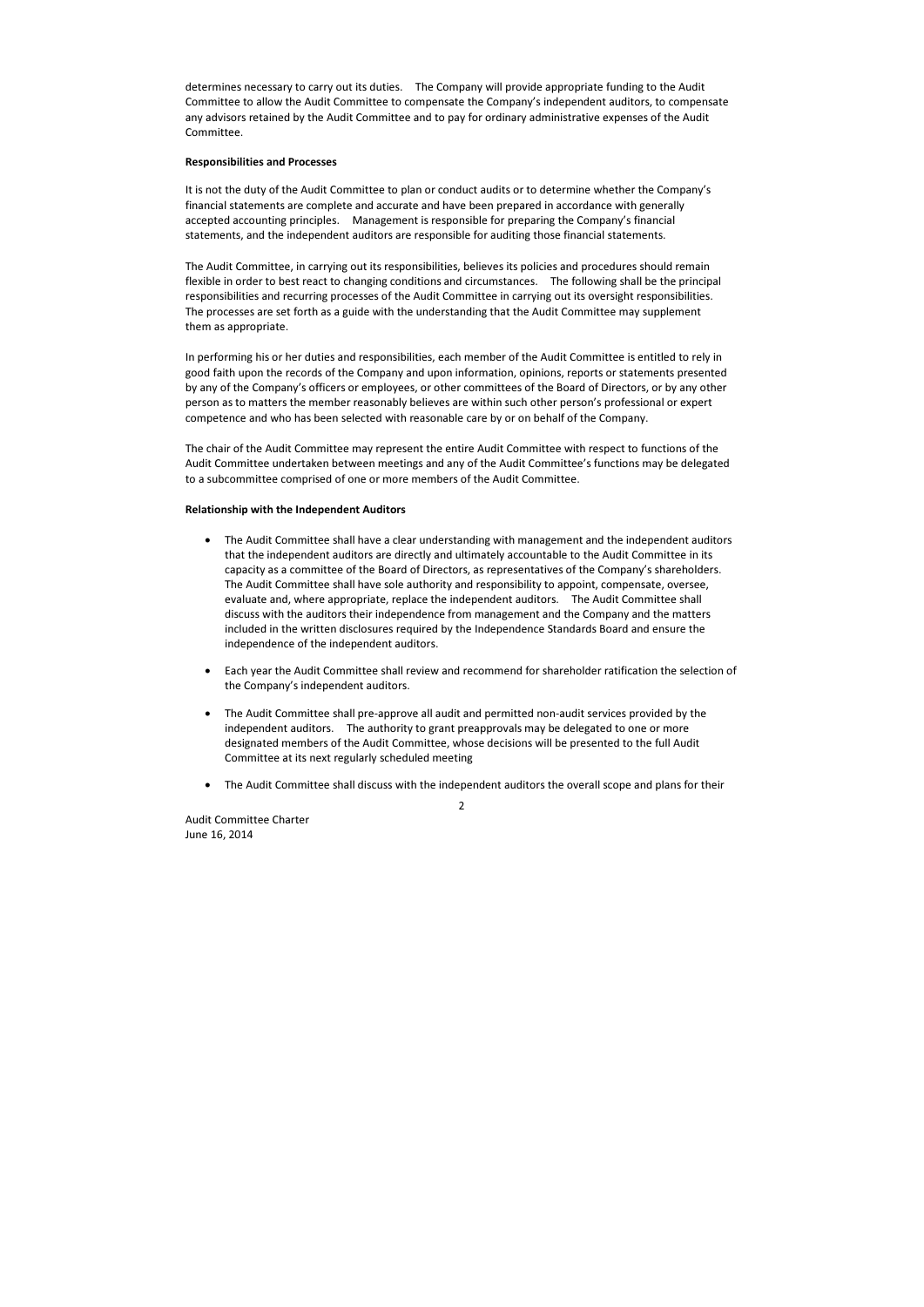Audit Committee Charter June 16, 2014

audit including the adequacy of staffing and compensation. Also, the Audit Committee shall discuss with management and the independent auditors the adequacy and effectiveness of accounting and financial controls. Further, the Audit Committee shall meet with the independent auditors, with and without management present, to discuss the results of their examinations.

• The Audit Committee shall obtain from the independent auditors annually a formal written statement delineating all relationships between the independent auditors and the Company consistent with Independence Standards Board standard, discuss with the independent auditors any such disclosed relationships and their impact on the independent auditors' independence, and take or recommend that the Board take appropriate action regarding the independence of the independent auditors.

# Periodic Reviews

• Prior to the filing of the Company's Quarterly Report on Form 10-Q, the Audit Committee shall review with management and the independent auditors the interim financial statements and other financial information, including the Company's disclosures under "Management's Discussion and Analysis of Financial Condition and Results of Operations" ("MD&A"), to be included in the Form 10-Q. Also, the Audit Committee shall discuss the results of the quarterly review and any other matters required to be communicated to the Audit Committee by the independent auditors under generally accepted accounting standards. The chair of the Audit Committee may represent the entire Audit Committee for the purposes of this review.

### Annual Reviews

• The Audit Committee shall review with management and the independent auditors the financial statements and other financial information, including the Company's disclosure under MD&A, to be included in the Company's Annual Report on Form 10-K (or the annual report to shareholders if distributed prior to the filing of Form 10-K), including their judgment about the quality, not just acceptability, of accounting principles, the reasonableness of significant judgments, and the clarity of the disclosures in the financial statements. Also, the Audit Committee shall discuss the results of the annual audit and any other matters required to be communicated to the Audit Committee by the independent auditors under generally accepted auditing standards. Based on the review and discussions described above, the Audit Committee shall recommend to the Board of Directors whether the financial statements should be included in the Annual Report on Form 10-K. The Audit Committee shall prepare the Audit Committee report to be included in the Company's proxy statements when and as required by the Applicable Rules.

#### Financial reporting processes and accounting policies

• Receive and review any disclosure from the company's Chief Executive Officer and Principal Accounting officer made in connection with the certification of the company's quarterly and annual reports filed with the SEC of: a) significant deficiencies and material weaknesses in the design or operation of internal control over financial reporting which are reasonably likely to adversely affect the Company's ability to record, process, summarize, and report financial data; and b) any fraud, whether or not material, that involves management or other employees who have a significant role in the company's internal controls.